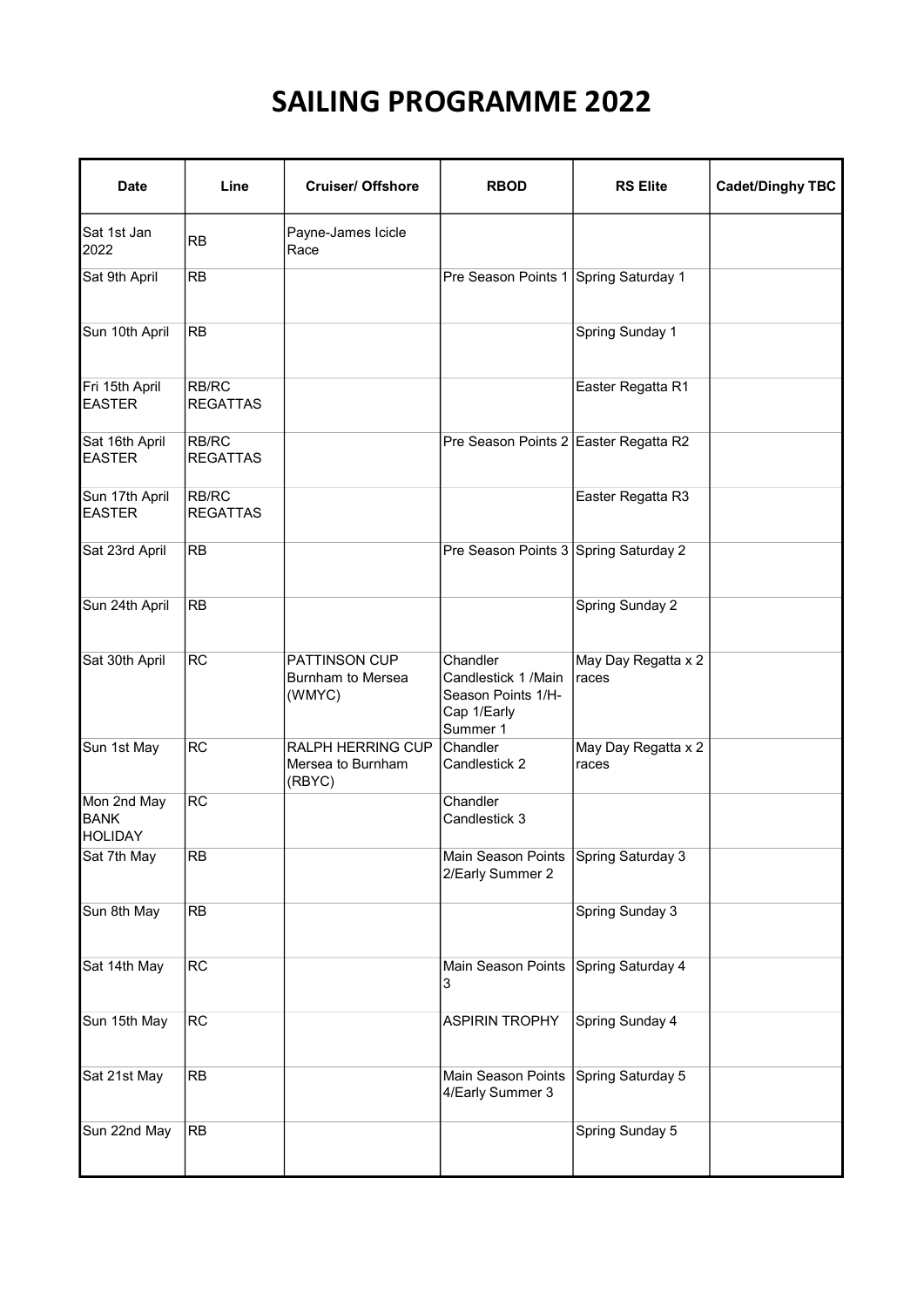| <b>Date</b>                                                                    | Line            | <b>Cruiser/ Offshore</b>                                                          | <b>RBOD</b>                                              | <b>RS Elite</b>                                                        | <b>Cadet/Dinghy TBC</b> |
|--------------------------------------------------------------------------------|-----------------|-----------------------------------------------------------------------------------|----------------------------------------------------------|------------------------------------------------------------------------|-------------------------|
| Fri 27th May                                                                   |                 | <b>NORTH SEA RACE</b><br>Harwich to<br>Scheveningen (RORC)                        |                                                          |                                                                        |                         |
| Sat 28th May                                                                   | <b>RC</b>       |                                                                                   | Main Season Points<br>5/Early Summer 4                   | Spring Saturday 6                                                      |                         |
| Sun 29th May                                                                   | <b>RC</b>       |                                                                                   | ASPIRIN TROPHY<br>POSSIBLE DATE                          | Spring Sunday 6                                                        |                         |
| Fri 3rd June<br><b>WHITSUN</b><br><b>PLATINUM</b><br>JUBILEE<br><b>REGATTA</b> | <b>RB</b>       |                                                                                   | <b>RBYC Platinum</b><br>Jubilee 1                        | 2 Races [Southern<br>Area Championships<br>Hayling Island (3<br>days)] |                         |
| Sat 4th June<br>Iwhitsun<br><b>PLATINUM</b><br>JUBILEE<br><b>REGATTA</b>       | <b>RB</b>       |                                                                                   | <b>Main Season Points</b><br>6/H-Cap 2/Early<br>Summer 5 | 2 Races [Southern<br>Area Championships<br>Hayling Island (3<br>days)] |                         |
| Sun 5th June<br><b>WHITSUN</b><br><b>PLATINUM</b><br>JUBILEE<br><b>REGATTA</b> | RB              |                                                                                   |                                                          | 2 Races [Southern<br>Area Championships<br>Hayling Island (3<br>days)] |                         |
| Thur 9th - Sun<br>12th June                                                    |                 |                                                                                   |                                                          | <b>UK Nationals &amp;</b><br><b>International Grand</b><br>Prix        |                         |
| Sat 11th June                                                                  | <b>RC</b>       | <b>JANES CUP Burnham</b><br>to Medway (MYC)                                       | <b>Main Season Points</b><br>7/Mid Summer 1              | Summer Saturday 1                                                      |                         |
| Sun 12th June                                                                  | <b>RC</b>       | <b>THAMES ESTUARY</b><br>RACE Medway to<br>Burnham (RCYC)                         | Magnus Cup EYC<br>Team Race?                             | Summer Sunday 1                                                        |                         |
| Sat 18th June                                                                  | RB              |                                                                                   | <b>Main Season Points</b><br>8/Mid Summer 2              | <b>Summer Saturday 2</b>                                               |                         |
| Sun 19th June                                                                  | <b>RB</b>       |                                                                                   |                                                          | Summer Sunday 2                                                        |                         |
| Sat 25th June                                                                  | <b>RC</b>       | Round the Island Race                                                             | Main Season Points<br>9/Mid Summer 3                     | Summer Saturday 3                                                      |                         |
| Sun 26th June                                                                  | <b>RC</b>       |                                                                                   | LADIES/CREWS<br><b>RACE</b>                              | Summer Sunday 3                                                        |                         |
| Sat 2nd July                                                                   | <b>RB</b>       |                                                                                   | Main Season Points<br>10/H-Cap 3/Mid<br>Summer 3         | Summer Saturday 4                                                      |                         |
| Sun 3rd July                                                                   | <b>RB</b>       |                                                                                   |                                                          | Summer Sunday 4                                                        |                         |
| Sat 9th July                                                                   | $\overline{RC}$ | <b>RORC EAST COAST</b><br><b>RACE Burnham to</b><br>Oostende<br>(EAORA/RORC/RBYC) | Main Season Points<br>11/Mid Summer 4                    | Summer Saturday 5                                                      |                         |
| Sun 10th July                                                                  | RC              | <b>CANNON BALL</b><br>Oostende to Breskens<br>(EAORA)                             | Caudle Cup<br>Possible Date                              | Summer Sunday 5                                                        |                         |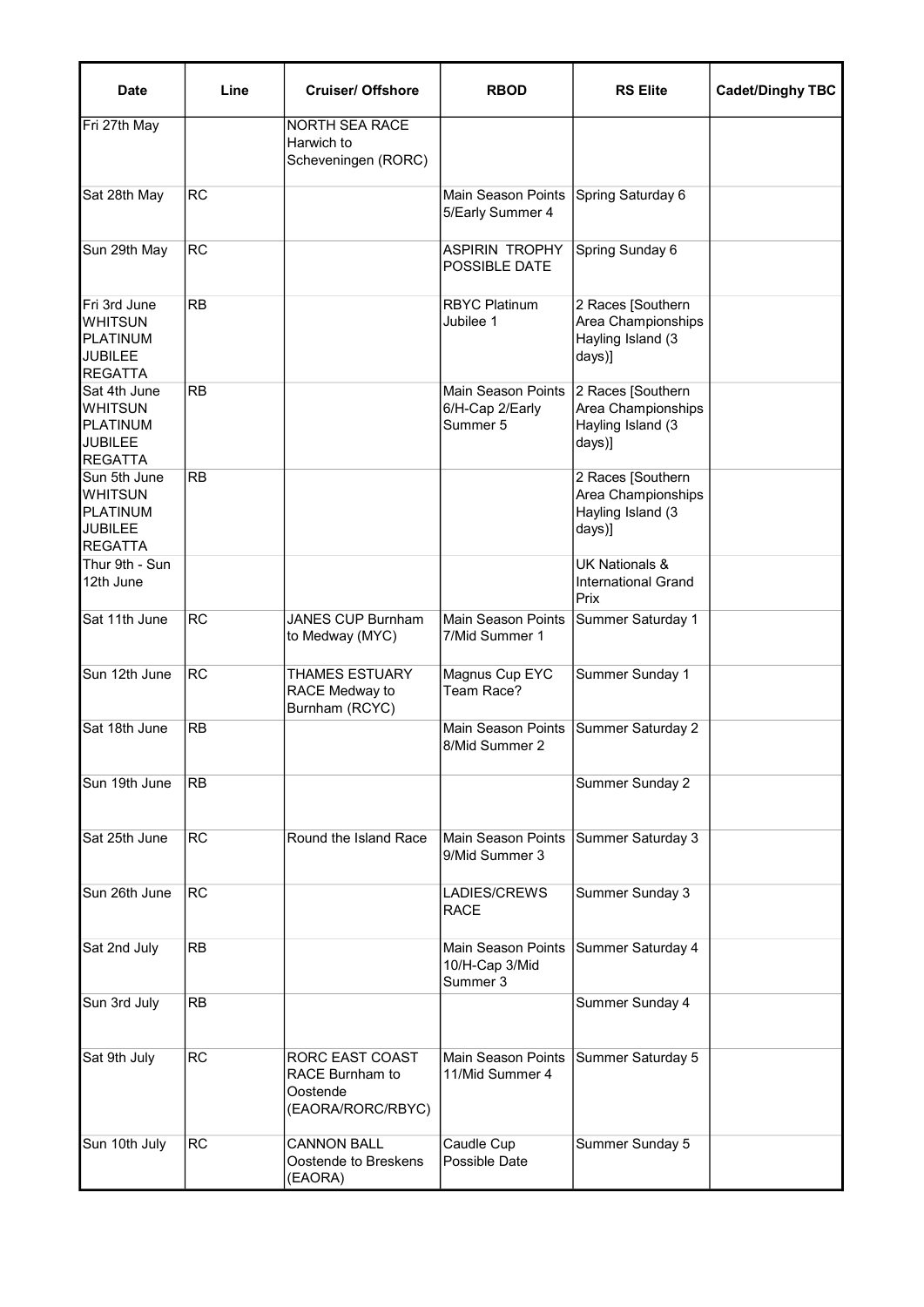| <b>Date</b>                    | Line       | <b>Cruiser/ Offshore</b>                                           | <b>RBOD</b>                                                                   | <b>RS Elite</b>                                                       | <b>Cadet/Dinghy TBC</b>   |
|--------------------------------|------------|--------------------------------------------------------------------|-------------------------------------------------------------------------------|-----------------------------------------------------------------------|---------------------------|
| Mon 11th - Fri<br>15th July    |            | EAORA Week 2022<br>(EAORA)                                         |                                                                               |                                                                       |                           |
| Sat 16th July                  | <b>RB</b>  |                                                                    | RCYC 150th<br>Regatta                                                         | RCYC 150TH<br>Regatta                                                 |                           |
| Sun 17th July                  | <b>RB</b>  |                                                                    | RCYC 150th<br>Regatta                                                         | RCYC 150TH<br>Regatta                                                 |                           |
| Sat 23rd July                  | <b>RC</b>  |                                                                    | <b>Main Season Points</b><br>12/Late Summer 1                                 | Late Summer<br>Saturday 1                                             |                           |
| Sun 24th July                  | <b>RC</b>  |                                                                    | <b>MAGNUS CUP</b><br><b>RESERVE DATE</b>                                      | Late Summer<br>Sunday 1                                               |                           |
| Sat 30th July                  | <b>RB</b>  |                                                                    | <b>Main Season Points</b><br>13/Late Summer<br>2/LONG DISTANCE<br><b>RACE</b> | Late Summer<br>Saturday 2                                             |                           |
| Sun 31st July                  | <b>RB</b>  |                                                                    | <b>LONG DISTANCE</b><br><b>RACE</b>                                           | Late Summer<br>Sunday 2                                               |                           |
| Sat 6th Aug                    | <b>RC</b>  | <b>AMAZON CUP Harwich</b><br>to Burnham<br>(HCC/HPYC)              | Main Season Points<br>14/H-Cap 4/Late<br>Summer 3                             | Late Summer<br>Saturday 3                                             |                           |
| Sun 7th Aug                    | <b>RC</b>  |                                                                    | <b>CAUDLE RESERVE</b><br><b>DATE</b>                                          | Late Summer<br>Sunday 3                                               |                           |
| Sat 13th Aug                   | <b>RB</b>  |                                                                    | <b>Main Season Points</b><br>15/Late Summer 4                                 | Late Summer<br>Saturday 4                                             |                           |
| Sun 14th Aug                   | <b>RB</b>  |                                                                    | Cadets in RBODs                                                               | Late Summer<br>Sunday 4                                               | CADET WEEK 14th -<br>17th |
| Sat 20th Aug                   | <b>RC</b>  |                                                                    | Main Season Points   Late Summer<br>16/Late Summer 5                          | Saturday 5                                                            |                           |
| Sun 21st Aug                   | <b>RC</b>  |                                                                    |                                                                               | Late Summer<br>Sunday 5                                               |                           |
| Sat 27th Aug -<br>Sat 3rd Sept |            |                                                                    | <b>Burnham Week</b>                                                           | <b>Burnham</b><br>Week/Eastern Area<br>Championship<br>(27/28/29 Aug) |                           |
| Sat 3rd Sept                   |            | <b>TOWN CUP &amp;</b><br><b>HOUGHTON CUP</b><br>Burnham (BWL/RBYC) | H-Cap 5                                                                       | <b>Burnham Week</b>                                                   |                           |
| Sun 4th Sept                   | <b>BSC</b> |                                                                    | St Mathew Cup                                                                 | St Mathew Cup                                                         |                           |
| Sat 10th Sept                  | RC         |                                                                    | <b>Autumn Series 1</b>                                                        | Autumn Saturday 1                                                     |                           |
| Sun 11th Sept                  | RC         |                                                                    |                                                                               | Autumn Sunday 1                                                       |                           |
| Fri 16th Sept                  |            | <b>BUCKLEY GOBLETS</b><br>West Mersea - Ostend<br>(WMYC)           |                                                                               |                                                                       |                           |